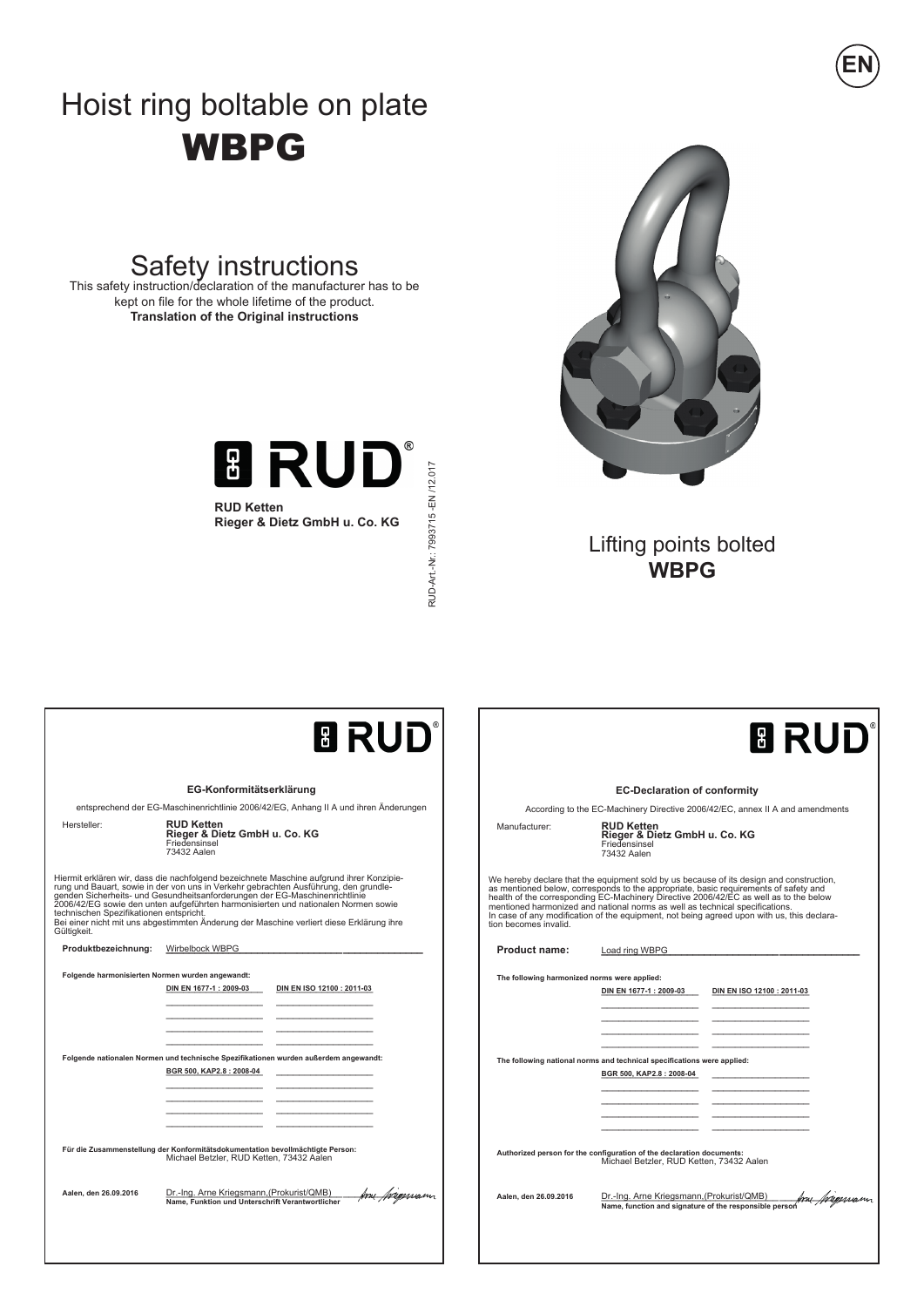## **User Instruction**

1. Reference should be made to German Standards accord. BGR 500/DGUV 100-500 or other country specific statutory regulations and inspections are to be carried out by competent persons only.

2. When storing hoist rings make sure that they are protected against atmospheric influence and aggressive substances.

Before installation and every use, inspect visually RUD lifting points, paying particular attention to any evidence of funktion, corrosion, wear, weld cracks and deformations. Please ensure compatibility of bolt thread and tapped hole.

3. The material construction to which the lifting point will be attached should be of adequate strength to withstand forces during lifting without deformation. The German testing authoritiy BG, recommends the following minimum for the bolt lengths:

- 1 x M in steel (min. quality S235JR [1.0037])
- 1,25 x M in cast iron (e.g. GG25)
- 2 x M in aluminium
- 2,5 x M in aluminium-magnesium alloys

 $(M = thread \emptyset, e.g. M20)$ 

When using hoist rings in combination with light metals nonferrous heavy metals and grey cast iron, please inquire a special solution and inform us about the material in detail.



**Hint** Acc. to GS-Mo 15-04 only the **provided bolts** must be used.

4. Determine the position of the hoist rings in such a way that forbidden loading like bending of the ring during load turning will be avoided. a) For single leg lifts, the lifting point should be vertically above the centre of gravity of the load.

b) For two leg lifts, the lifting points must be equidistant to/or above the centre of gravity of the load.

c) For three and four leg lifts, the lifting points should be arranged symmetrical around the centre of gravity, in the same plane if possible.

#### 5. Load symmetry:

The required WLL of the individual RUD lifting point are calculated using the following formula and are based on symmetrical loading:

| W | G                     | W.<br>G | = working load limit<br>$=$ load weight (kg)  |
|---|-----------------------|---------|-----------------------------------------------|
|   | $n \times \cos \beta$ | n       | $=$ number of the loa<br>امتفصصانهما كمرحاحصت |

G = load weight (kg) n = number of the load bearing legs  $\beta$  = angle of inclination of the chain strand to the verical

The calculation of load bearing legs is as follows:

|                | symmetrical asymmetrical |
|----------------|--------------------------|
| two leg        |                          |
| three/four leg |                          |
| (see table 2)  |                          |

6. For the bolt-on-surface in the area of the screwing zone the following Standard is valid: Flatness tolerance acc. to DIN ISO 2768-H. The surface roughness should be between Rz 100 and Rz 400. Thread hole position tolerance +/- 0,3 mm. All other tolerances acc. to DIN ISO 2768-m. Metric internal screw thread must be machined acc. to DIN 13-6H.

7. At bolt-on positions without form-fit shift protection the contact areas must be free of lubricants, coatings, forging scales. The WBPG must be able to pivot in the bolted condition by 180° and should swivel 360°. The provided bolts must be torqued with a moment of torsion (+/- 10 %) acc. to chart 1. When using multiple head bolts (hexagon bolts with additional hexagon sockets) the outside hexagon must be used for tightening.

8. Shock loads or vibrations, especially at through holes can cause unintended untightening of the bolt connection.

Possibilities for securing: Liquid glue for example Loctite (please read user instruction of manufacturer carefully). For through hole connections please use RUD self securing nuts. Secure in general all boltable connections of the lifting points with srew locking glue.

9. All fittings connected to the WBPG should be free moving. When using round slings, wire ropes or chains directly with the hoist ring an adapter shackle might be necessary to guarantee the prescribed minimum radius of the lifting mean manufacturer. To avoid injuries during work with lifting means, please keep hands and other body parts out of the shackle´s pivot and swiveal area reach. Damage of the lifting means caused by sharp edges should be avoided as well.

#### 10. Effects of temperature:

WBPG hoist rings can be used in temperature areas from -10°C up to 100°C

11. RUD-Lifting points must not be used under chemical influences such as acids, alkaline solutions and vapours e.g. in pickling baths or hot dip galvanizing plants. If this cannot avoided, please contact the manufacturer indicating the concentration, period of penetration and temperature of use.

12. The places where the lifting points are fixed should be marked with colour.

13. If the lifting points are used exclusively for lashing, the value of the working load limit can be doubled.  $LC = 2 \times WLL$ 

14. After fitting, an annual inspection or sooner if conditions dictate should be under taken by a competent person examining the continued suitability. Also after damage and special occurrences.

#### **Inspection criteria concerning paragraphs 2 and 14:**

- Ensure correct bolt and nut size, bolting quality and bolting length
- Ensure compatibility of bolt thread and tapped hole
- The lifting point should be complete
- The bolt-on surface of the hoist ring must be flat and the full area must be supported
- The working load limit and manufacturers stamp should be clearly visible
- Deformation of the component parts such as body, load ring, bolt or threaded bolt
- Mechanical damage, such as notches, particularly in high stress areas
- Wear should be no more than 10 % of cross sectional diameter
- Evidence of corrosion
- Evidence of cracks
- Damage to the bolt, nut and/or thread
- Pivoting- and swivelling must be guaranteed.



### **Warning:**

*WBPG Hoist rings are only suiteable for loads in the pivot level of the ring. Because of the ball bearing the swivelling bolt will turn towards the load force most probably. Please remove all influence which prevent the aligning of the ring before loading.*

*A non-adherence to this advice may result damages of persons and materials!*